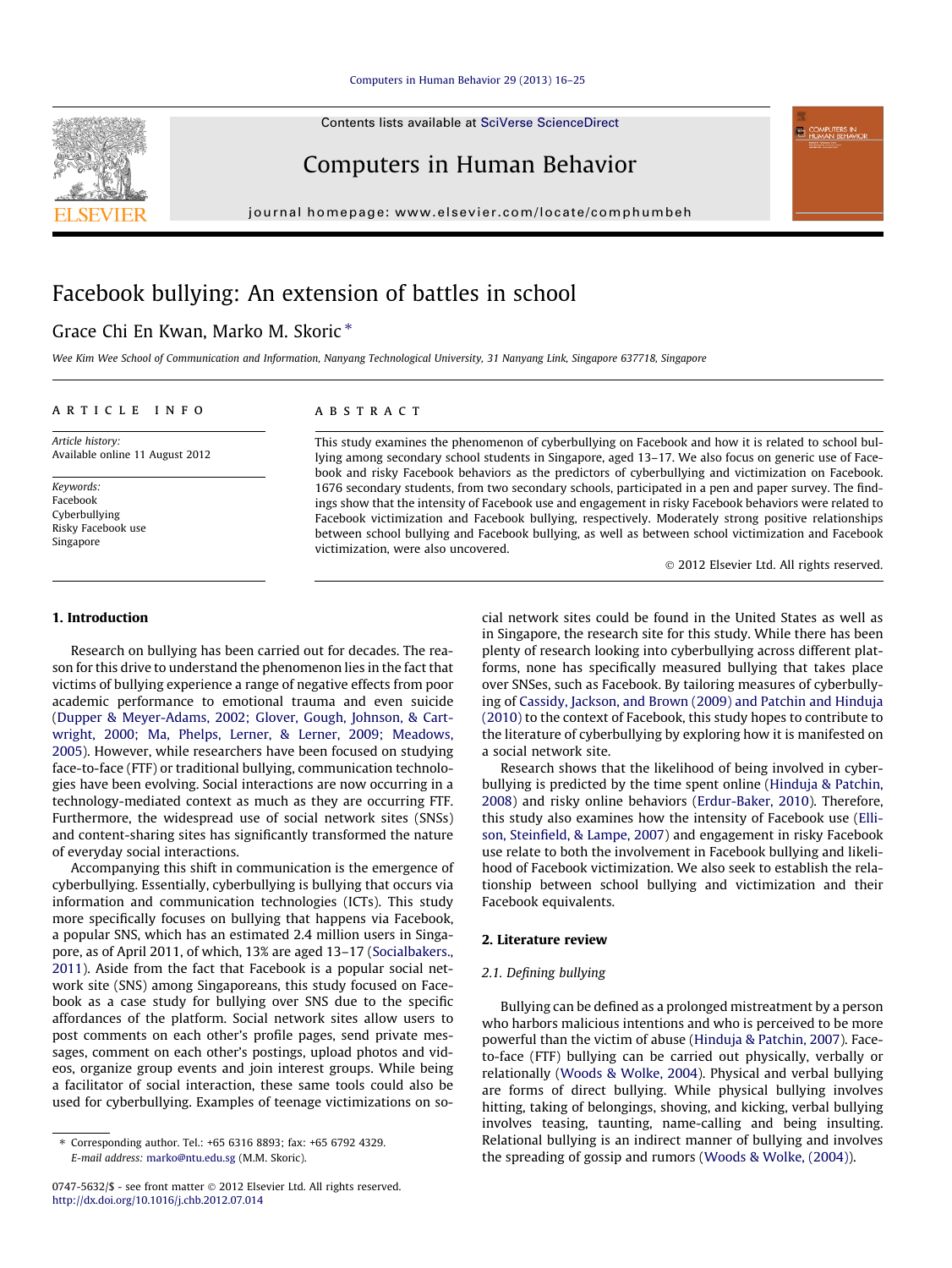In defining bullying, it is important to take into account the motivations of the perpetrator. [Rigby \(2008\)](#page--1-0) illustrated the difference between aggression and bullying using the following example. Aggression may occur when two children resolve a conflict in an aggressive manner, like that of fighting. However, this act of aggression is not necessarily bullying if both parties are equal in strength and there is no power differential between them. Bullying carries with it a malicious intent to hurt a weaker party. Therefore, bullying could also be defined as a ''systematic abuse of power in interpersonal relationships'' [\(Rigby, 2008](#page--1-0)). This definition suggests that the perpetrator is conscious of the power differential and uses it to hurt the victim. The victim, in turn, feels oppressed and helpless.

#### 2.2. Prevalence of bullying

The prevalence of bullying has been studied in many different countries and contexts. For example, 16% school children in Australia, aged 7–17, reported being bullied [\(Rigby \(2008\)\)](#page--1-0). In Korea, a study of 13–15 year old youths found that around 14% of students were involved in bullying [\(Rhee, Yun, & Khang,](#page--1-0) [2007](#page--1-0)), while panel study conducted on the Japanese form of bullying, ijime, which consisted of name-calling, isolation and ignoring of someone, is practiced by around 8% of primary school and junior high school students ([Taki, 2001\)](#page--1-0). In Singapore, a study of primary and secondary school students found that around 13% were bullied on a weekly basis [\(Ng & Rigby, 2010](#page--1-0)) though 94.7% of respondents have experienced at least one of the 21 types of bullying behaviors listed in the questionnaire. These statistics suggests that bullying is a problem that is common to cultures and nations, and that the social climate in Singaporean schools is similar to those in other countries.

#### 2.3. Demographic factors and bullying

Research on bullying has found several key demographic patterns that affect likelihood of being involved in bullying. Boys, in general, bully more often than girls [\(Boulton & Smith, 1994; Boul](#page--1-0)[ton & Underwood, 1992; Rigby, 2008](#page--1-0)). Proportion of boys who report high frequencies of victimization is also greater than that of girls. Notably, boys and girls differ in the types of bullying they experience. Boys are more likely to be physically bullied while girls usually report being bullied verbally or relationally [\(Crick & Grot](#page--1-0)[peter, 1995; Crick, Bigbee & Howes, 1996; Rigby, 2008; Smith &](#page--1-0) [Shu, 2000\)](#page--1-0). As children grow up, they tend to engage in less bullying. A study of 4000 students in Australia, grades 7–11, found that victimization peaks at grade 8, followed by a decrease in reported frequencies ([Marsh, Parada, Craven, & Finger, 2004](#page--1-0)). However, [Rigby \(2008\)](#page--1-0) noted that changes in school environment, like that of moving from primary to secondary school, might result in an increase in bullying. He suggested that it is a result of a need to reestablish social ranking and status in a new environment.

#### 2.4. Bullying-conducive environments

Bullying usually occurs when there is a lack of adult supervision and when there is a presence of an audience ([Rigby, 2008\)](#page--1-0). [Smith &](#page--1-0) [Shu \(2000\)](#page--1-0) found that the common venues for school bullying to occur were the playground, corridors and hallways. With the advancement of various new communication platforms, the access to such bullying-conducive environments is greatly increased. Furthermore, parents often find it difficult to adapt to new online environments as quickly as their children, failing to understand their use for purely social purposes ([Ribak, 2001](#page--1-0)).

Bullying which takes place over communication platforms like email, chat rooms, mobile phones and websites is termed cyberbullying ([Campbell, 2005](#page--1-0)). [Willard \(2007\)](#page--1-0) listed eight forms of cyberbullying:

- 1. Flaming: Angry and vulgar online exchanges.
- 2. Harassment: Repeated sending of nasty and insulting messages to the victim.
- 3. Denigration: Spreading of rumors and gossiping about a person online to damage his/her reputation or friendship.
- 4. Impersonation: To cause someone to get into trouble or to damage someone's reputation by pretending to be that person and sending material on that person's behalf.
- 5. Outing: Sharing secrets or humiliating information of another person on the Internet.
- 6. Trickery: To convince someone to share humiliating information, then making the information available online.
- 7. Exclusion: To intentionally exclude someone from an online group in order to cause hurt to the person.
- 8. Cyberstalking: To repeatedly harass someone such that the person feels threatened or afraid.

Victims of cyberbullying have been found to suffer significant psychological harm like feeling threatened and distressed ([National Center for Missing, 2000](#page--1-0)), and have even committed suicide when they were no longer able to cope with the abuse ([Meadows, 2005,](#page--1-0) March 14). In a study of adolescents' experiences with cyberbullying, about half of the respondents thought that cyberbullying had an equal or more serious impact than traditional bullying [\(Kapatzia & Sygkollitou, 2007](#page--1-0)).

A well-known case of cyberbullying involved Megan Meyer, a teenage girl from Missouri, US ([Steinhauer, 2008,](#page--1-0) November 26). Megan committed suicide after being harassed by an adult, who posed as a 16-year-old boy in MySpace. It was later discovered that the adult was the mother of the girl's friend. Another publicized incident of cyberbullying occurred in 2003, in which a video tape of a Canadian teenager pretending to be a character from Star Wars was stolen from his school and uploaded onto a website [\(Snider &](#page--1-0) [Borel, 2004](#page--1-0)). This attracted millions of hits to the website and the teenager was teased relentlessly in school, causing him to change schools. Though these were isolated incidents of cyberbullying, they illustrate how cyberbullying can have real and devastating impact on its victims. While cyberbullying excludes the possibility of physical abuse that is common in FTF bullying, research has found that compared to physical abuse and direct verbal abuse, relational abuse causes greater distress [\(Coyne, Archer & Elsea,](#page--1-0) [2006](#page--1-0)). [Sharp's \(1995\)](#page--1-0) study on 13–16 years old secondary students also found that indirect aggression, involving spreading rumors and telling tales to be perceived as most hurtful.

#### 2.5. Cyberbullying in technophilic Singapore

In 2009, 81% of Singapore households had Internet access [\(Info](#page--1-0)[comm Development Authority, 2010](#page--1-0)) and mobile penetration rate stood at 137.4% ([Infocomm Development Authority, 2010](#page--1-0)). Singaporeans aged 15 and above, spent an average of 21 h online in the month of February in 2009 ([comScore \(March 27, 2009,](#page--1-0) March 27. Online users spent an average of 10 h in April 2010 viewing online videos, watching a total of 320 million videos in that month alone [\(comScore, 2010b,](#page--1-0) June 3). The younger users, between the ages of 15 and 24, were found to display the strongest online video engagement, watching 192 videos per viewer in April 2010. Furthermore, Internet users are found to spend 24.2% of their time on Instant Messaging and 8% on social network sites [\(comScore](#page--1-0) [\(March 27, 2009,](#page--1-0) March 27). In fact, Singapore was ranked 5th in SNS penetration rate in the Asia Pacific markets with 83.7% penetration rate as of February 2010 ([comScore, 2010a,](#page--1-0) April 7).